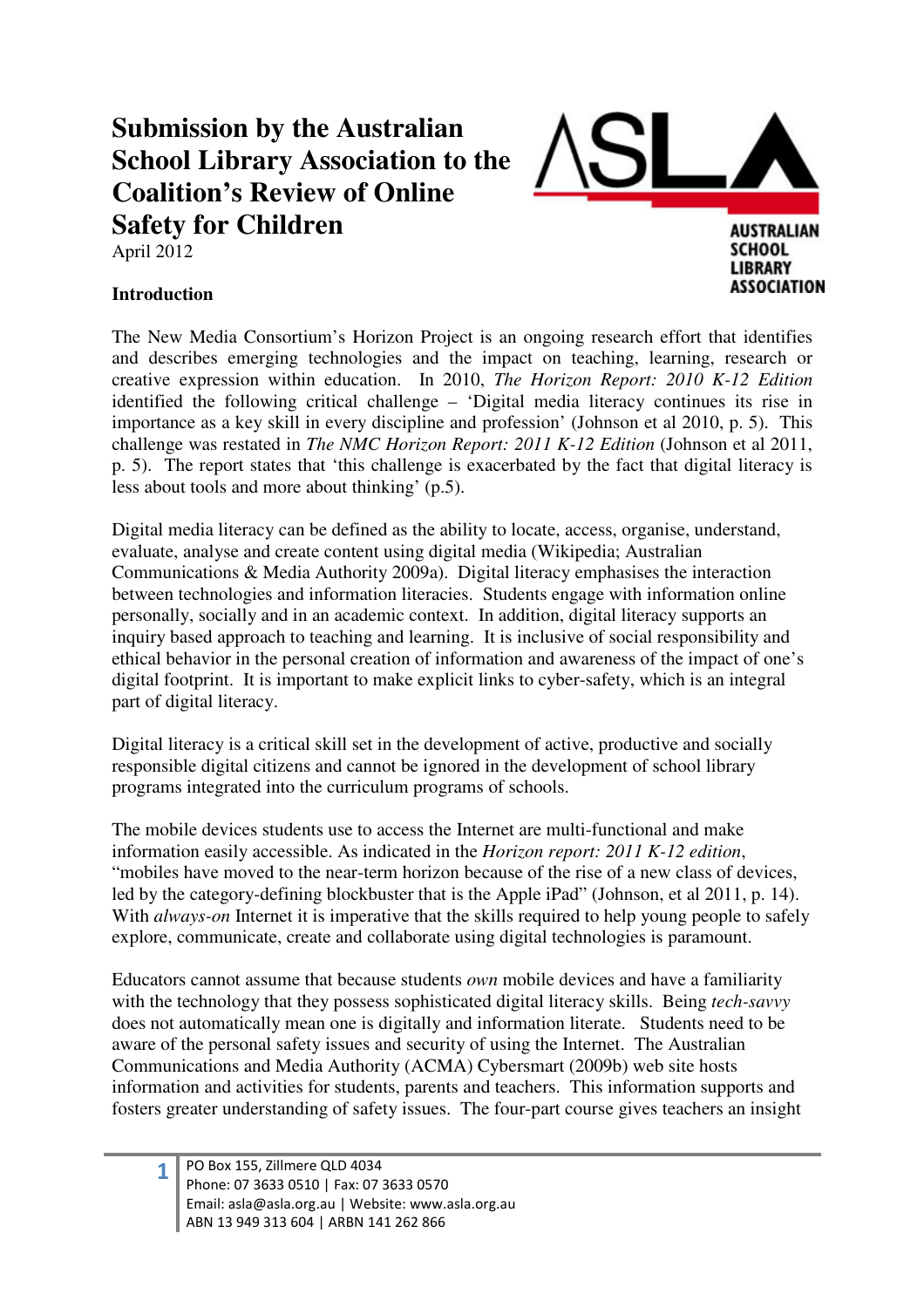into the issues with online communication, and information on how to manage school based issues relating to cyber-safety.

The potential of teacher librarians to contribute to better outcomes for students within safe learning environments is untapped. Teacher librarians can be accessed to explicitly teach these crucial skills in the context of the content of the curriculum through collaboratively developed classroom learning activities, authentic assessment and research tasks within a well resourced school library environment. Teacher librarians are the 'apomediaries' in the digital context (Gasser et al., 2012, p. 77). Instead of being intermediaries that stand *between*, they *stand by* as guides, advisers and coaches. Unfortunately, not every school library is staffed by a qualified teacher librarian.

## **Evidence of risks**

The Internet has become a key medium for young people. In 2009, 79 per cent of children five to 14 years old used the Internet. "Internet access was available in more than 65 % of households with 3-4 year olds, 87% of homes with 8-11 year olds, and more than 90% of households with 12-17 year olds" (Joint Select Committee on Cyber-Safety 2011, p. 10).

"Information gathering has been shown to be a more popular activity among teens (ages twelve to fifteen) than social networking, online communication or content creation" (Gasser et. al. 2012, p. 36).

With the increased and diverse range of information online, the lack of traditional gatekeepers and standards to ensure access to *quality* information, and the lack of digital literacy skills of our youth, it is imperative that education address the latter to ensure young people develop the skills to survive and thrive in an online world.

The vulnerability of young people in an online environment is exacerbated by their limited life experiences, their stage of cognitive development and their level of social and emotional maturity (Gasser et. all. 2012).

Two Australian reports, *Loddon Mallee Cybersafety Project: Bendigo Region Report* (Reid et. al. 2010) and *High-Wire act – cyber-safety and the young: interim report* (Joint Select Committee on Cyber-Safety 2011), include significant findings on identified risks by young people and relevant recommendations for cyber-safety actions. The aim of the surveys in these reports was to capture a current picture and understanding on young person's online use, behaviour, attitudes and ethics and to identify the needs and risks. The Loddon Mallee Cybersafety Project covered the four regions of Bendigo, Kerang and North Central, Madecon Ranges and Mildura. The Joint Select Committee survey was Australia wide.

## **Address the gaps: role of teacher librarians**

The following diagram from the United Kingdom work of Hague and Payton (2010) provides a graphic overview as an example of some of the dynamic components of digital literacy that draw together the multiplicity of skills that could apply.

 $\overline{\mathbf{z}}$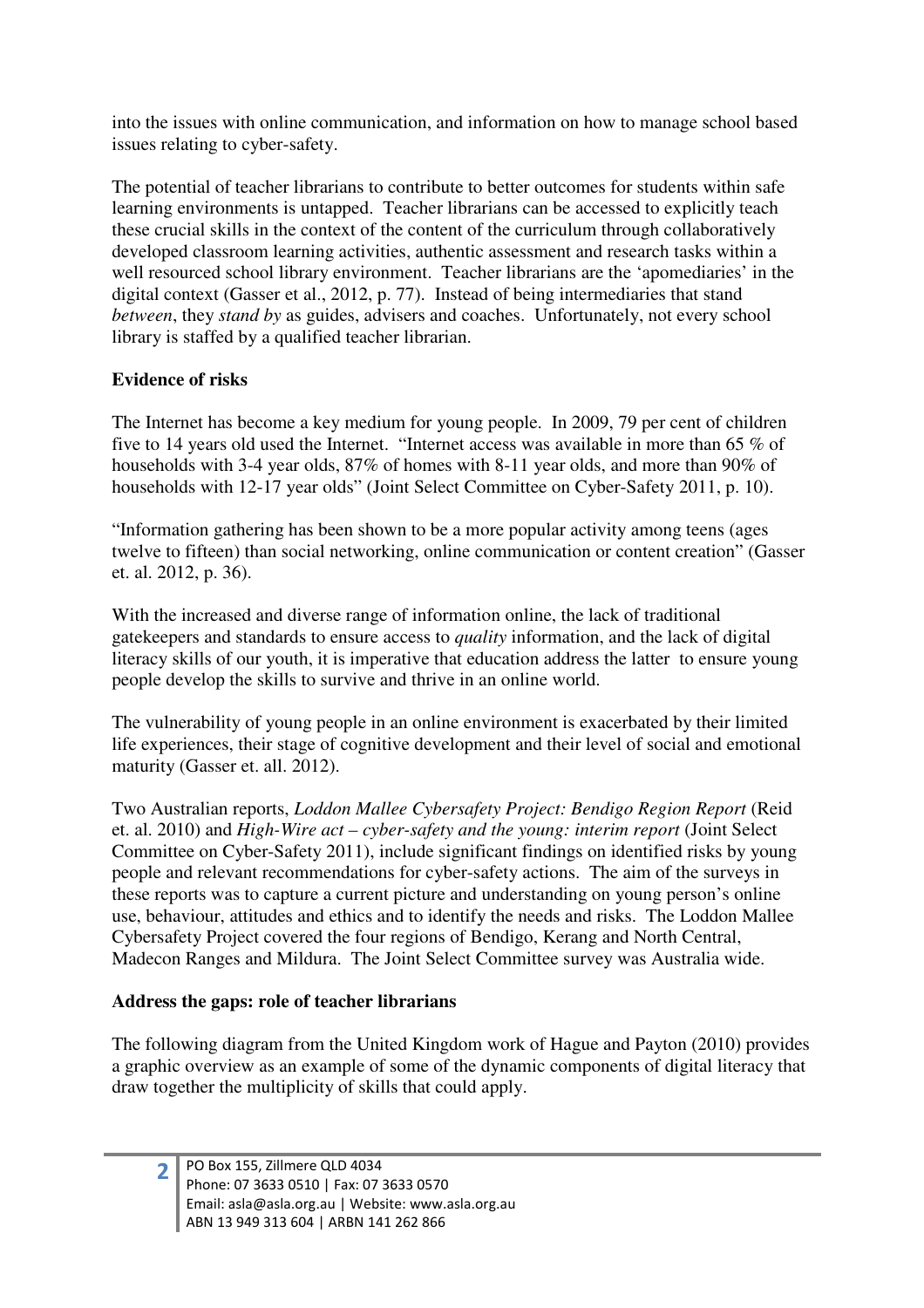Diagram 1.1: The components of digital literacy



## Hague & Payton 2010, p. 19.

As previously stated, digital media literacy can be defined as the ability to locate, access, organise, understand, evaluate, analyse and create content using digital media (Wikipedia; Australian Communications & Media Authority 2009). Digital literacy emphasises the interaction between technologies and information literacies.

## *Functional skills*

Being able to operate various digital technologies gives young people the opportunity to use these tools to collaborate, communicate and create. Teacher librarians have invaluable expertise and skills they can use to help students apply information and communication technologies (ICTs) to research tasks. Even though students use Google, research shows they have limited fluency with its full functionality. They lack the ability to discern between commercial and non-commercial information, free and paid information, organic results and sponsored adverts, and the 'cues' which signal a need for caution.

## *Ability to find and select information*

Young people often engage in 'fortuitous searching' and 'satisficing'. They will jump from link to link, use the first couple of web sites they find, use the same web sites over and over,

|  | <b>3</b> PO Box 155, Zillmere QLD 4034<br>Phone: 07 3633 0510   Fax: 07 3633 0570 |
|--|-----------------------------------------------------------------------------------|
|  | Email: asla@asla.org.au   Website: www.asla.org.au                                |
|  | ABN 13 949 313 604   ARBN 141 262 866                                             |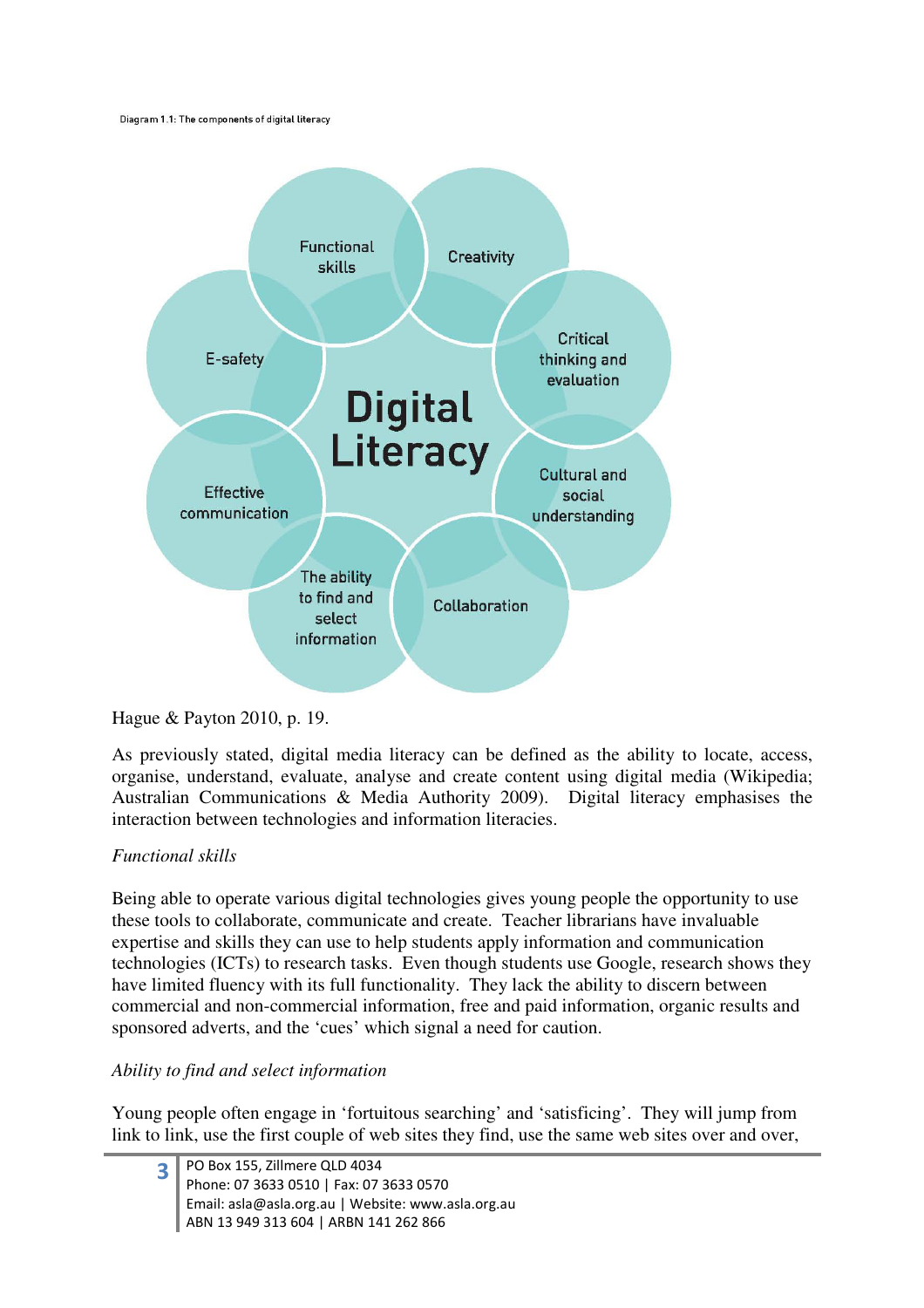or reach a point where the information they have found is *good enough*. They engage in cutand-paste and plagiarism, which raises the concern of whether effective learning has actually taken place.

Students need to learn skills to critically evaluate the information they source to judge the value of information. Having evaluation skills to check for reliability, relevance, credibility, authority, for example, is a valuable life-wide skill in an online world.

#### *Critical thinking and evaluation*

Developing the ability to question, analyse, interrogate, scrutinise and evaluate information is essential for any user to stay safe. These higher order thinking skills allow one to evaluate the view of others in the context of how these views may shape the social and cultural environments of young people or the world around them.

#### *Collaboration*

"Learning involves dialogue, discussion and building on each other's ideas to create shared understandings" (Hague & Payton 2010, p. 28). Digital environments such as wikis and Google Docs are shared spaces in which young people learn collaborative skills – cooperation, compromise, flexibility, participation, negotiation. In a mutually supportive learning environment they learn to establish group rules to achieve an end result. Collaborative skills provide a foundation for developing coping strategies when in unfriendly environments.

#### *Creativity*

This component involves critical thinking and creative production. Young people need to develop skills to be critical consumers of the digital media. They need to know how information is produced in the digital environment so they can learn to question how digital media is created by others. By engaging in the creation of their own products or knowledge they learn to identify what is effective communication to achieve a purpose with the identified audience. Many are already involved in this area through their personal social networking environments, e.g. posting on Facebook, editing profile pages, uploading photos.

With the implementation of the National Curriculum, student use of ICTs is imperative. Student access to online information and facilities are part of every key learning area, and the use and creation of digital works is a requirement of their assessment. There is a *digital pedagogy* for teachers and, as Churches (2009) indicates, the concept of a 'Digital Taxonomy'. The 'Communication Spectrum' mentioned by Churches covers all the skills students need in order to improve their digital literacy and includes skyping, net mapping, video conferencing, posting, blogging, emailing and twittering. Without an understanding of safety issues involved in enacting higher order thinking skills in these environments, students are at risk. Teacher librarians work with students to develop these skills and are very aware of the potential problems in using these digital formats.

4

PO Box 155, Zillmere QLD 4034 Phone: 07 3633 0510 | Fax: 07 3633 0570 Email: asla@asla.org.au | Website: www.asla.org.au ABN 13 949 313 604 | ARBN 141 262 866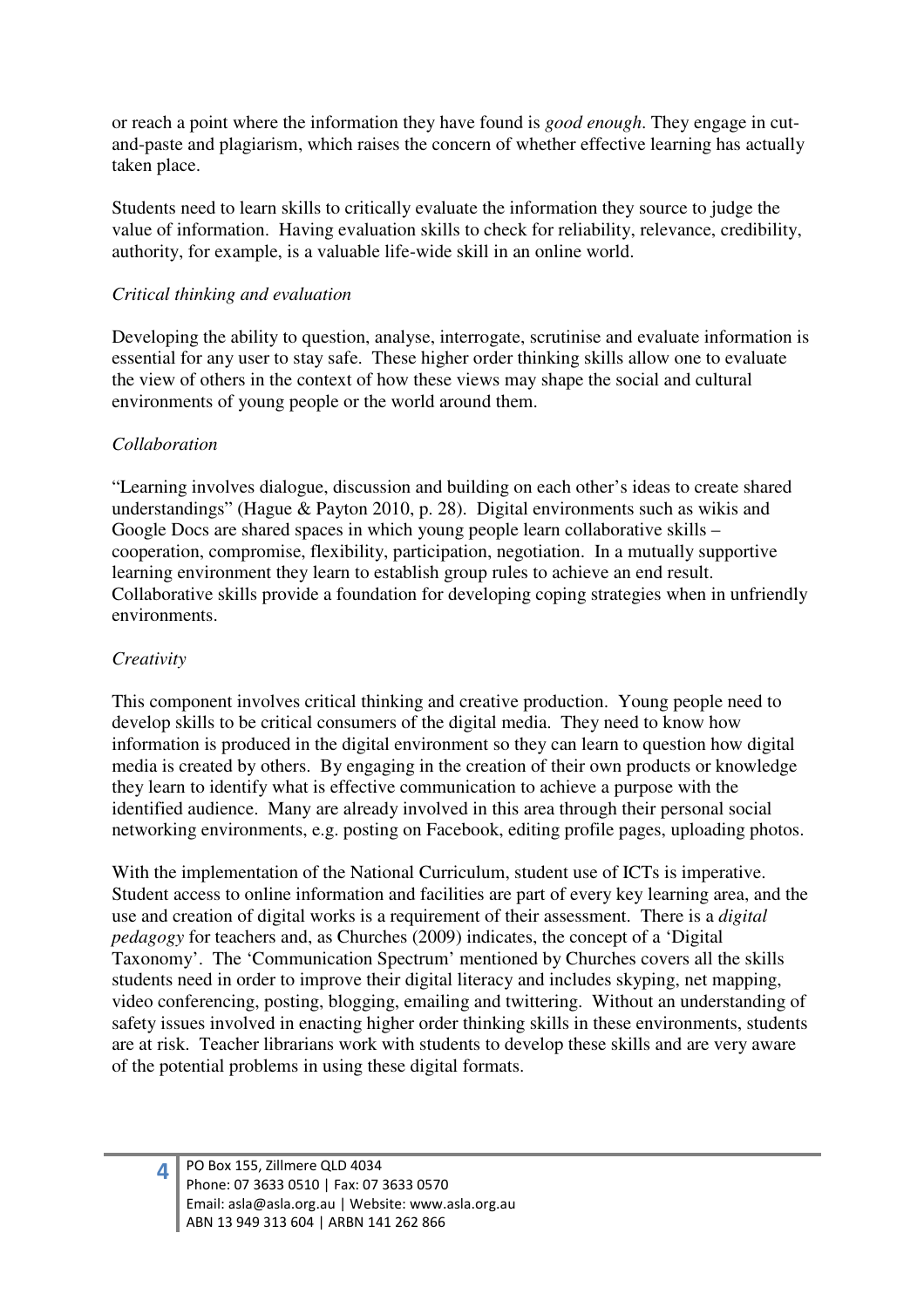#### *Effective communication*

It is critical that young people develop the skills to be able to choose the most appropriate communication tool for the task and to also know how to use that tool effectively. Learning to identify the audience and their needs and then to determine the most appropriate format, content and medium for communication will help them to be more discerning of the types of communication they might experience in their personal online encounters. As indicated by Hague  $\&$  Payton (2010, p. 31), discussions can focus on the relevance, suitability and security of information, their digital footprint and the permanency of online information.

### *Cultural and social understanding*

The *always-on* Internet exposes young people to a worldwide information environment. It also connects them to a global community where interaction can be influenced by social and cultural backgrounds which may not be familiar to the individual. In younger students, the concept of digital communication is not necessarily fully understood, nor the global interaction which can occur while online and the implications for their involvement. They need to learn how information and actions can have different meanings in different cultures. Being able to discern and understand the social and cultural practices and how these influence communication is an important skill.

## *E-safety*

"When seeking to develop student's digital literacy, is it important that teachers make explicit links to e-safety – whether this be about age appropriate content, concern over the predatory behaviour of adults, acceptable use and cyber-bullying or issues of plagiarism, copyright and virus protection" (Hague & Payton 2010, p. 44).

It is imperative that young people are provided the opportunity to take charge of their personal safety. Supporting them to develop skills, knowledge and capabilities that will help them to make informed decisions about their online behaviour and how to protect themselves when online can be a positive learning outcome.

#### Recommendations:

- 1. That a national digital literacy learning continuum be developed for schools to support the delivering of the curriculum and include national core standards for cyber-safety education.
- 2. That sufficient funding is available to ensure the Australian Communications & Media Authority can produce relevant cyber-safety programs and resources for schools.
- 3. That funding be allocated to the training and employment of teacher librarians to deliver nationally developed programs (e.g. Australian Communications & Media Authority) in conjunction with digital literacy integration in schools.